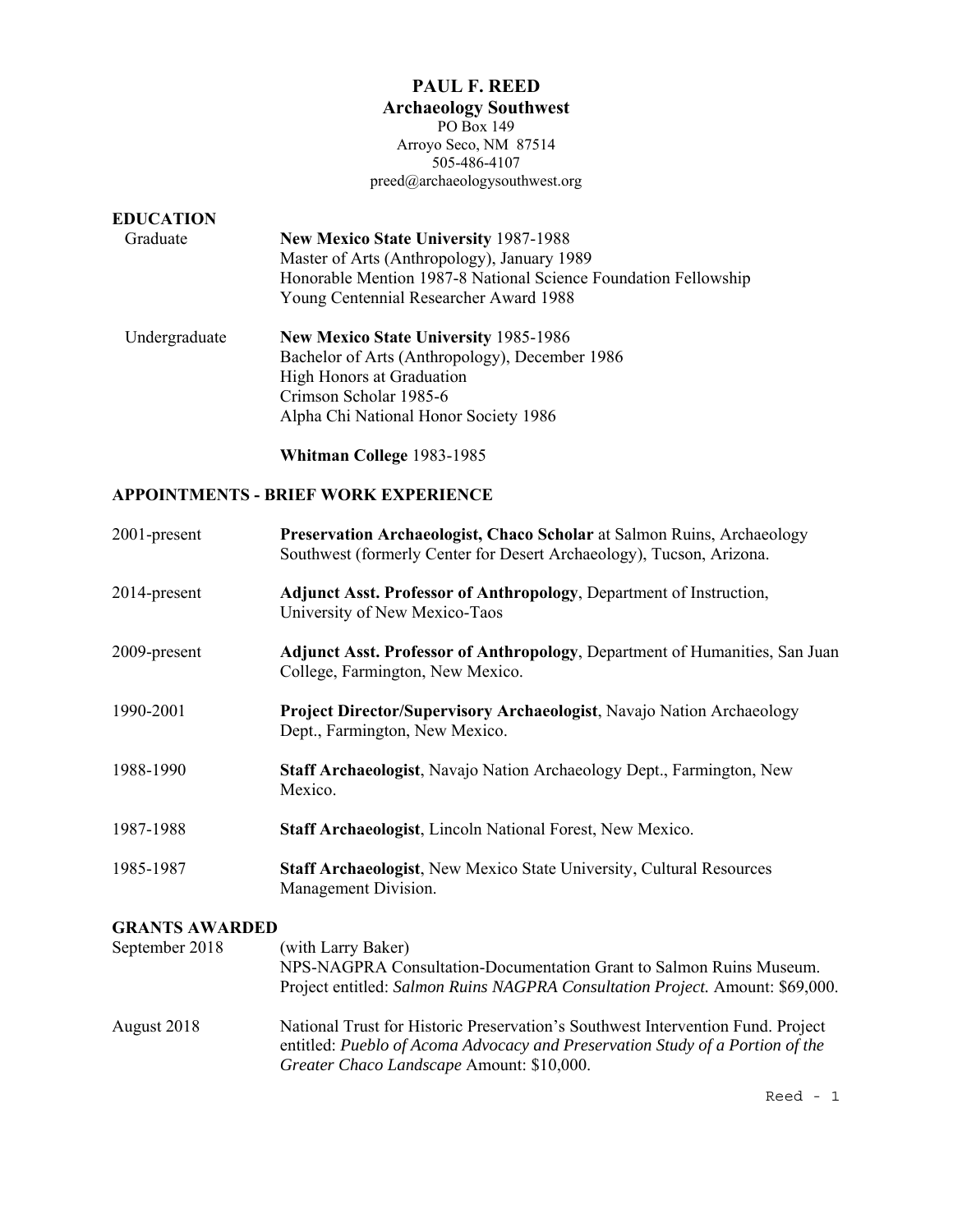| <b>July 2018</b> | The Wilderness Society grant program. Project entitled: Pueblo of Acoma<br>Advocacy and Preservation Study of a Portion of the Greater Chaco Landscape.<br>Amount: two separate grants totaling \$30,000.                                                                                                 |
|------------------|-----------------------------------------------------------------------------------------------------------------------------------------------------------------------------------------------------------------------------------------------------------------------------------------------------------|
| October 2016     | National Trust for Historic Preservation's Southwest Intervention Fund. Project<br>entitled: Greater Chaco Canyon Landscape Preservation Workshop. Amount:<br>\$4100.                                                                                                                                     |
| May 2015         | (Co-PI with Carrie Heitman and Worthy Martin)<br>National Endowment for the Humanities, Humanities Collections and Reference<br>Resources Program. Project entitled: Preserving and Improving Access to the<br>Salmon Pueblo Archaeological Research Collection: The SPARC Project.<br>Amount: \$300,000. |
| June 2014        | (Co-PI with Matt Peeples and Greg Schachner)<br>2014 National Science Foundation, Anthropology, Senior Grant. Grant awarded<br>for project: Collaborative Research: Regional Identities, Social Diversity, and<br>Demographic Change along the Edge of the Cibola World. Amount: \$200,000.               |
| February 2011    | National Science Foundation, Informal Science Education Program. Grant<br>awarded for museum exhibition project: Ancient Chacoan Immigrants and<br>Influence in the Middle San Juan Region, New Mexico: Bringing the Past to Life<br>for the Public. Amount: \$149,000.                                   |
| August 2009      | Colorado Plateau Cooperative Ecosystem Study Units 2009 Research Project.<br>Grant awarded for Aztec East Ruin Landscape Project. Amount: \$9970.                                                                                                                                                         |
| November 2005    | 2006 Western National Parks Association. Grant awarded for Decoding Chacoan<br>Ceramics from Aztec Ruins study. Amount: \$7479.                                                                                                                                                                           |
| May 2005         | 2005 National Science Foundation, Anthropology, Senior Grant. Grant awarded<br>for project: Chacoan Expansion or Emulation of the Chacoan System? The<br>Emergence of Aztec, Salmon, and Other Great House Communities in the Middle<br>San Juan. Amount: \$200,000                                       |
| January 2005     | 2005 Small Grants Program through the New Mexico Historic Preservation<br>Division. Grant awarded to help publish Salmon Ruins Report. Amount: \$5000.                                                                                                                                                    |
| June 2004        | New Mexico Archaeological Council (NMAC) 2004 grant. Grant awarded to<br>help fund the Salmon Working Conference, Farmington, NM, April 2004.<br>Amount: \$870.                                                                                                                                           |
| January 2004     | 2004 New Mexico Endowment for the Humanities. Grant awarded for Public<br>Lecture/Forum on the Pueblo History of the Middle San Juan Region, April<br>2004. Amount: \$1060.                                                                                                                               |
| November 2003    | 2004 Western National Parks Association. Grant awarded for ceramic and textile<br>studies on Aztec Ruins collections at the American Museum of Natural History,<br>New York. Amount: \$7470.                                                                                                              |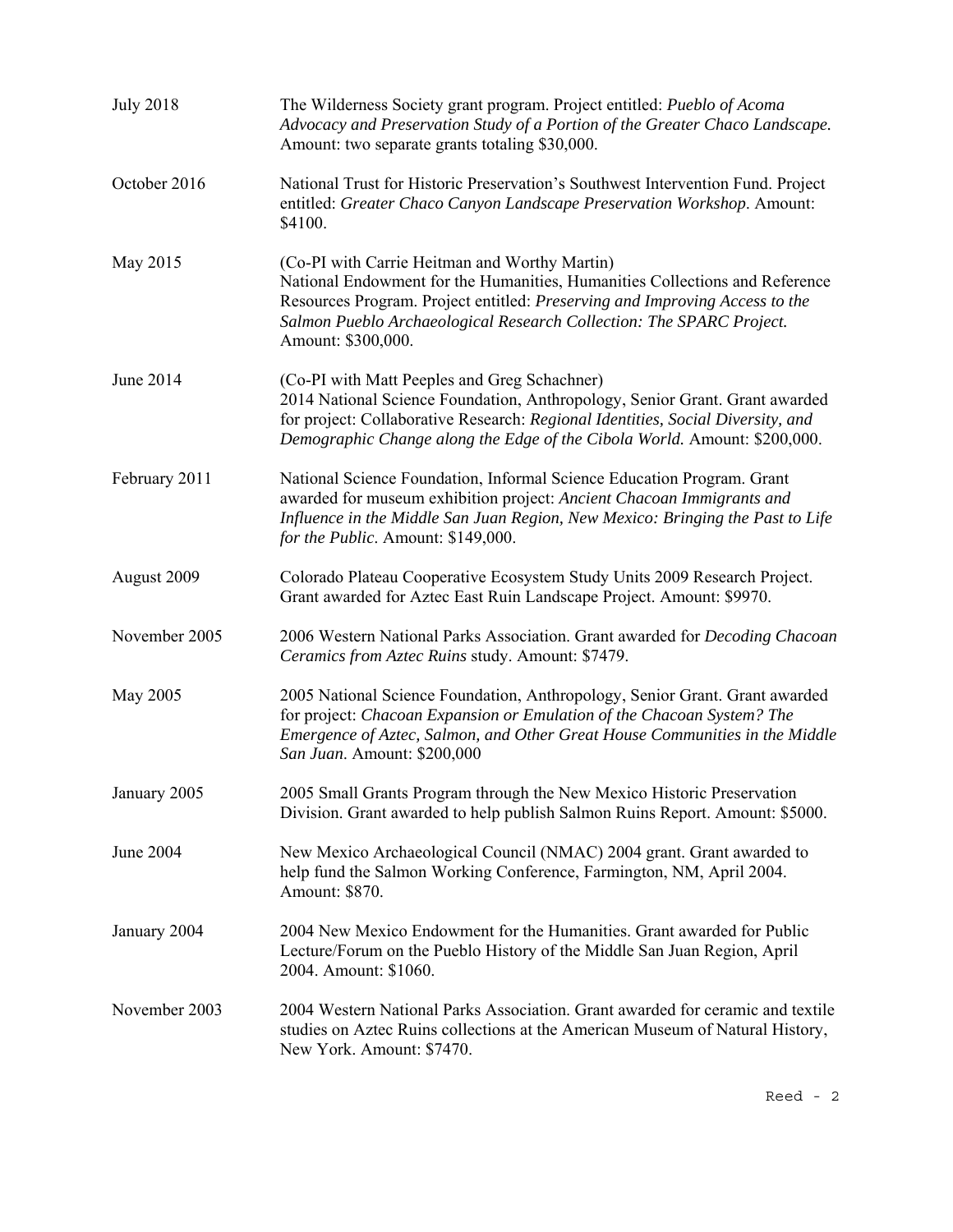| February 2003  | 2003 Small Grants Program through the New Mexico Historic Preservation<br>Division. Grant awarded for a dendrochronological study of Salmon Pueblo.<br>Amount: \$2000.                                                                           |
|----------------|--------------------------------------------------------------------------------------------------------------------------------------------------------------------------------------------------------------------------------------------------|
| September 2002 | 2002 Save America's Treasures grant through the National Park Service and<br>National Endowment for the Arts. Grant awarded for Salmon Collections<br>Preservation. Amount: \$175,600 over three years.                                          |
| January 2002   | 2001 Conservation Assessment Program through Heritage Preservation and<br>Institute of Museum and Library Services. CAP grant awarded for conservation<br>assessment of Salmon Ruins Museum in August 2002. Amount: \$3730.                      |
| June 2001      | 2000 National Park Service Historic Preservation rant to Indian tribes. Awarded<br>for the Cove Community Study, Arizona, Navajo Nation Archaeology Dept.<br>Amount: \$46,000. (My position with NNAD ended prior to execution of the<br>grant). |

### **PROFESSIONAL ACTIVITIES**

Co-organizer (with Ruth Van Dyke) and Moderator. *Protecting the Greater Chaco Landscape: Native Voices.* A public forum to be held at the 84rd annual meeting of the Society for American Archaeology, Albuquerque, New Mexico, April 2019.

Moderator of roundtable discussion on public and Native American engagement in Sapawe and Las Casitas. *From Sapawe to El Rito: A Community Explores Its Rich Cultural Heritage.*  Archaeological Conference held at El Rito, New Mexico, September 7-9, 2018

Co-organizer (with Doug Dykeman) and chair, *Chuska and Chaco: Puebloan Relationships Across the San Juan Basin*. New Mexico Archaeological Council (NMAC) Fall Conference 2012, Hibben Center, University of New Mexico, Albuquerque, November 2012.

Organizer and chair, symposium entitled *Migration or Emulation: Chacoan Presence in the Middle San Juan Region.* New Mexico Archaeological Council (NMAC) Fall Conference 2008, Hibben Center, University of New Mexico, Albuquerque, November 2008.

Organizer and chair, symposium entitled *Migration or Emulation: Chacoan Presence in the Middle San Juan Region AD 1050-1200* at the 73rd annual meeting of the Society for American Archaeology, Vancouver, Canada, March 2008.

Organizer and chair, NSF Working Conference, Farmington, New Mexico, March 2007.

Chief organizer and chair, *Pecos Conference 2006*, Elks Campground, Navajo Lake, New Mexico, August 10-13, 2006.

Organizer and chair, *Salmon Working Conference*, Farmington, New Mexico, April 2004. Member, Chimney Rock Lunar Standstill Steering Group, 2003-4.

Organizer and chair, *Sixth Occasional Anasazi Symposium*, San Juan College, Farmington, New Mexico, October 2000.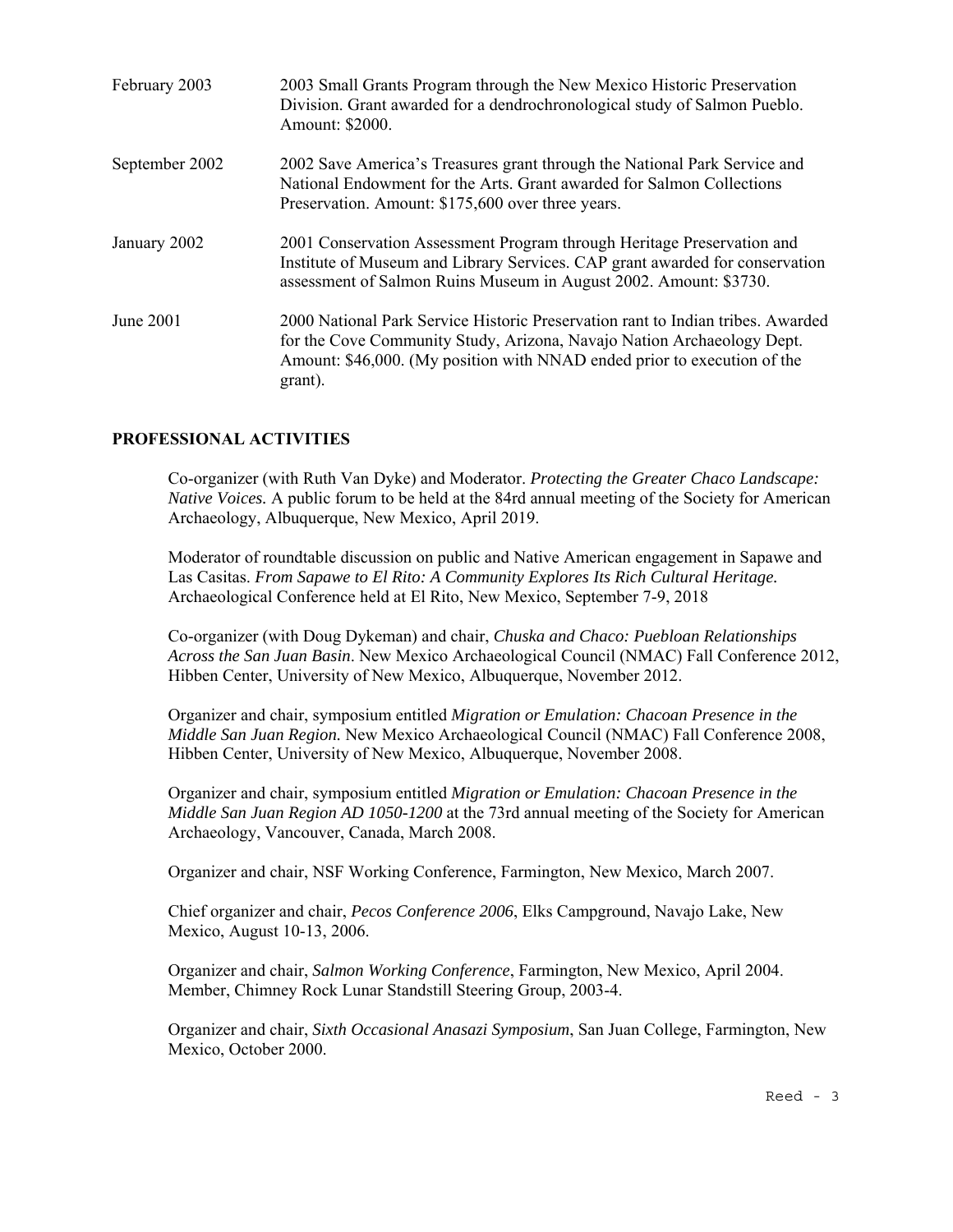Participant, Pueblo I roundtable at the *Seventh Annual Fruitland* Conference, May 1999, Farmington, New Mexico.

Organizer and chair, poster and video symposium entitled *BAA NAA ZÍÍD (Giving it Back to Them): Popular Summaries of Cultural Resource Work on the Navajo Nation*, at the 11th annual Navajo Studies Conference, October 1998, Window Rock, Arizona.

Chair, *Navajo Session* at First Fruitland Conference, January 1993, Bloomfield, New Mexico.

Co-organizer and co-chair (with Lori Stephens Reed), symposium entitled *Cultural Diversity and Interaction: Prehistory of the Upper San Juan Drainage Basin, Northwestern New Mexico*, at the 56th annual meeting of the Society for American Archaeology, April 1991, New Orleans.

Member, Cultural Advisory Group, Fruitland Coal Gas Project, 1991-1993, Bureau of Land Management, Farmington Resource Area.

Organizer and co-chair (with Phillip LoPicolo), symposium entitled *Prehistory and Ethnohistory along the Rio Grande*, at the 65th annual meeting of the Southwestern and Rocky Mountain Division of the American Association for the Advancement of Science, April 1989, Las Cruces, New Mexico.

#### **SELECT PUBLICATIONS**

| 2018 | (co-editor with Gary M. Brown)<br>Aztec, Salmon, and the Puebloan Heartland of the Middle San Juan. SAR Press, Santa Fe<br>and UNM Press, Albuquerque.                                                                                                                 |
|------|------------------------------------------------------------------------------------------------------------------------------------------------------------------------------------------------------------------------------------------------------------------------|
| 2018 | Ancient Lifeways at Salmon Pueblo on the San Juan River. In Aztec, Salmon, and the<br>Puebloan Heartland of the Middle San Juan, edited by P. F. Reed and G. M. Brown, pp.<br>21-29. SAR Press, Santa Fe and UNM Press, Albuquerque.                                   |
| 2018 | Reed, Paul F. and Gary M. Brown<br>The Ancient Pueblo People of the Middle San Juan Region. In Aztec, Salmon, and the<br>Puebloan Heartland of the Middle San Juan, edited by P. F. Reed and G. M. Brown, pp.<br>1-11. SAR Press, Santa Fe and UNM Press, Albuquerque. |
| 2018 | Combating Serious Threats to the Greater Chaco Landscape. Archaeology Southwest<br>Magazine 32 (2 & 3), Summer 2018. Archaeology Southwest, Tucson, AZ.                                                                                                                |
| 2014 | (editor and author)<br>Chaco's Legacy. Archaeology Southwest Magazine 28(1), Winter 2014. Archaeology<br>Southwest, Tucson, AZ.                                                                                                                                        |
| 2013 | Reed, Paul F. and Phil R. Geib<br>Sedentism, Social Change, Warfare, and the Bow in the Ancient Pueblo Southwest.<br>Evolutionary Anthropology 22(3): 103-110.                                                                                                         |
| 2013 | Brown, Gary M, Paul F. Reed, and Donna Glowacki<br>Chacoan and Post-Chaco Occupations in the Middle San Juan Region: Changes in<br>Settlement and Population. Kiva 78(4):417-448.                                                                                      |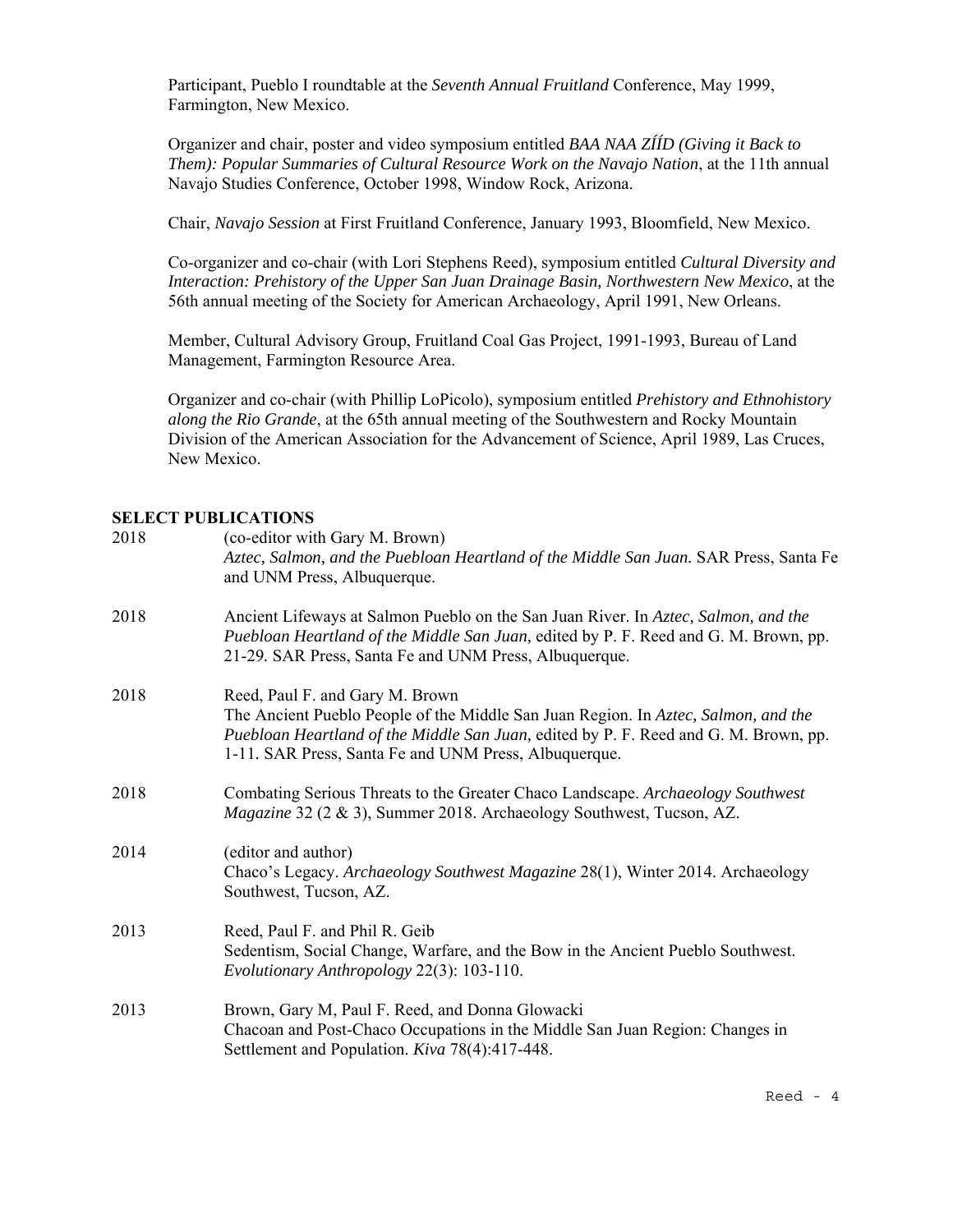| 2012 | Mesa Verde. In The Oxford Companion to Archaeology, pp. 336-337. Oxford University<br>Press, New York.                                                                                                                        |
|------|-------------------------------------------------------------------------------------------------------------------------------------------------------------------------------------------------------------------------------|
| 2012 | Ancient Pueblo Culture. In The Oxford Companion to Archaeology, pp. 69-71. Oxford<br>University Press, New York.                                                                                                              |
| 2011 | Chacoan Expansion or Emulation of the Chacoan System? The Emergence of Aztec,<br>Salmon, and other Great House Communities in the Middle San Juan. Kiva 77(2):119-<br>138.                                                    |
| 2011 | Middle San Juan Settlement Patterns: Searching for Chacoan Immigrants and Evidence<br>of Local Emulation on the Landscape. Kiva 77(2):225-250.                                                                                |
| 2011 | Jeffery J. Clark and Paul F. Reed<br>Chacoan Immigrations and Influence in the Middle San Juan. Kiva 77(2):251-274.                                                                                                           |
| 2010 | (editor and author)<br>Social Identity in the Northern San Juan. Archaeology Southwest 24 (3), Summer 2010.<br>Center for Desert Archaeology, Tucson, AZ.                                                                     |
| 2009 | The Middle San Juan: Mesa Verde South? Chaco North? Or, a Region Unto Itself? In<br>A Century of Research at Mesa Verde National Park, pp. 51-58. Mesa Verde Museum<br>Association, Colorado.                                 |
| 2008 | An Overview of the Archaeology of Chaco Canyon. In Archaeology in America<br>An Encyclopedia, edited by F. P. McManamon, L. S. Cordell, K. G. Lightfoot, and G. R.<br>Milner, pp. 70-75. Greenwood Press, Santa Barbara.      |
| 2008 | Betatakin, Keet Seel, and Inscription House Sites. In Archaeology in America<br>An Encyclopedia, edited by F. P. McManamon, L. S. Cordell, K. G. Lightfoot, and G. R.<br>Milner, pp. 108-113. Greenwood Press, Santa Barbara. |
| 2008 | (editor and author of three chapters)<br>Chaco's Northern Prodigies: Salmon, Aztec, and the Ascendancy of the Middle San Juan<br>Region after AD 1100. University of Utah Press, Salt Lake City.                              |
| 2008 | Southwest and Colorado Plateau. Encyclopedia of Archaeology 1: 231-247.                                                                                                                                                       |
| 2006 | (editor and author of multiple chapters)<br>Thirty-Five Years of Archaeological Research at Salmon Ruins, New Mexico. Center for<br>Desert Archaeology, Tucson, Arizona, and Salmon Ruins Museum, Bloomfield, New<br>Mexico.  |
| 2006 | (editor)<br>Archaeology Southwest. Volume 20, no. 3. Center for Desert Archaeology, Summer<br>2006.                                                                                                                           |
| 2006 | Salmon Pueblo: Chacoan Outlier and Thirteenth-Century Middle San Juan Community<br>Center. Archaeology Southwest 20(3):1-6.                                                                                                   |
| 2004 | The Puebloan Society of Chaco Canyon. Greenwood Press, Westport, Connecticut.                                                                                                                                                 |
|      | $\text{Red}$ - 5                                                                                                                                                                                                              |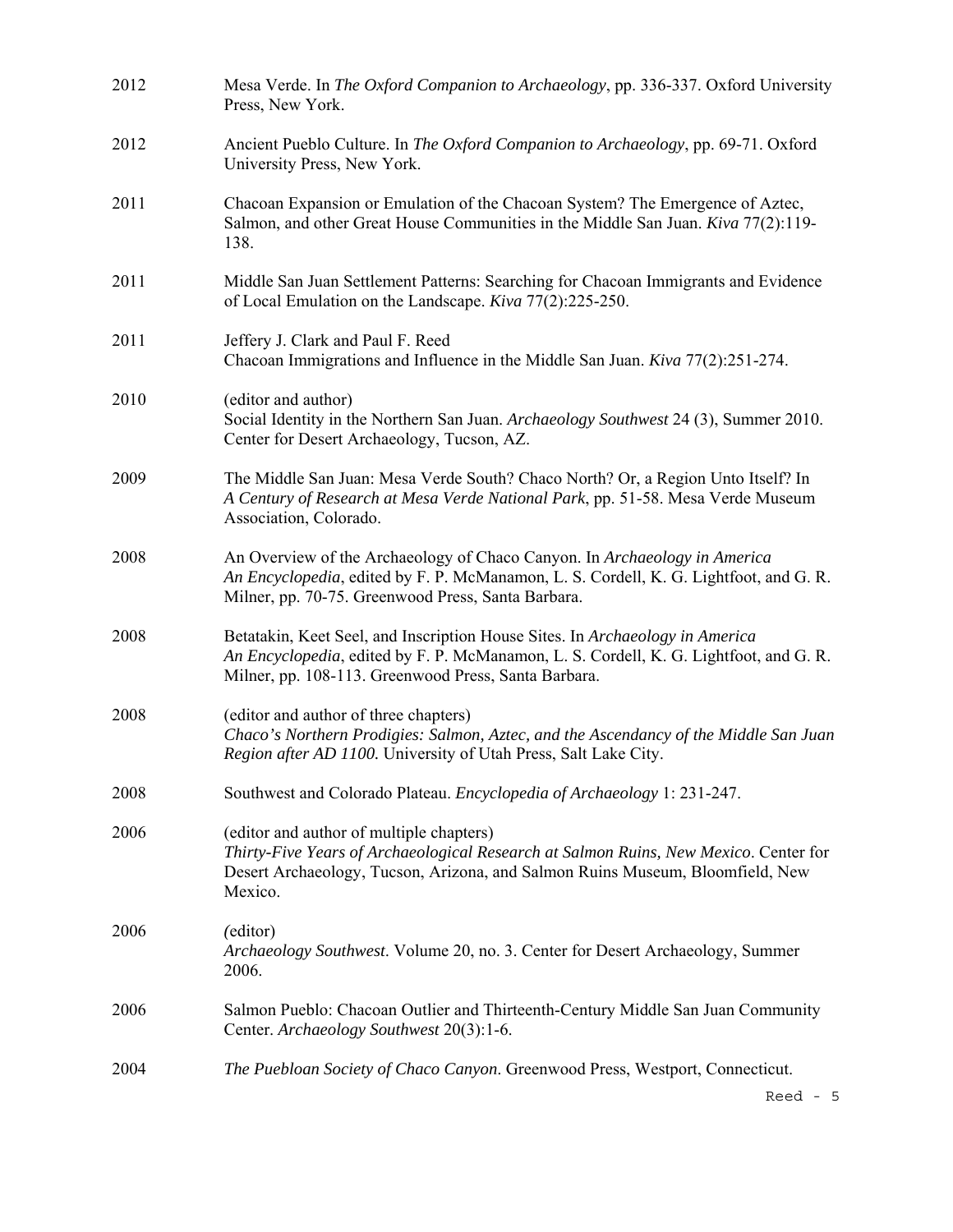| 2003 | (editor)<br>Anasazi Archaeology at the Millennium: Papers from the Sixth Occasional Anasazi<br>Symposium 2000. Center for Desert Archaeology, Tucson, Arizona.                                                                                                                             |
|------|--------------------------------------------------------------------------------------------------------------------------------------------------------------------------------------------------------------------------------------------------------------------------------------------|
| 2003 | In the Footsteps of Earl Morris: Recent Work at the Tocito Community, New Mexico. In<br>Anasazi Archaeology at the Millennium: Papers from the Sixth Occasional Anasazi<br>Symposium 2000, edited by P. F. Reed. Center for Desert Archaeology, Tucson, Arizona.                           |
| 2002 | (editor)<br>Archaeology Southwest. Volume 16, no. 4. Center for Desert Archaeology, Fall 2002                                                                                                                                                                                              |
| 2002 | Cedar Mesa Odyssey. Archaeology Southwest 16(4):2.                                                                                                                                                                                                                                         |
| 2002 | Heritage Tourism at Zuni Pueblo, New Mexico. Archaeology Southwest 16(4):5.                                                                                                                                                                                                                |
| 2002 | Tourism to Archaeological and Historic Sites on Navajo Nation Lands. Archaeology<br>Southwest 16(4):7.                                                                                                                                                                                     |
| 2002 | (editor)<br>Archaeology Southwest. Volume 16, no. 2. Center for Desert Archaeology, Spring 2002.                                                                                                                                                                                           |
| 2002 | Salmon Ruins: Past, Present, and Future. Archaeology Southwest 16(2):1-2.                                                                                                                                                                                                                  |
| 2002 | Salmon Ruins: From Cynthia Irwin-Williams's Vision to a Central Place in the Totah.<br>Archaeology Southwest 16(2):7-9.                                                                                                                                                                    |
| 2002 | Reed, Paul F. and Kathy Niles Hensler<br>A Burned Pueblo I Structure: Reconstruction of a Household in the Central Chuska<br>Valley, New Mexico. Kiva 70:31-58.                                                                                                                            |
| 2002 | Reed, Paul F. and Kathy Niles Hensler, editors<br>Two Millennia at Tocito: Archaeological and Ethnographic Investigations Along the<br>N5000(2) Road, San Juan County, New Mexico. Navajo Nation Papers in Anthropology<br>37. Navajo Nation Archaeology Department, Window Rock, Arizona. |
| 2001 | Basketmaker III Synthesis. In MAPL Project Final Report. Woods Canyon<br>Archaeological Consultants, Inc., Yellow Jacket, Colorado. Published on the internet at<br>http://www.woodscanyon.net/MAPL/BasketmakerIII/BasketmakerIIISynthesis.pdf.                                            |
| 2001 | Reed, Paul F. and Kathy Niles Hensler, editors<br>Eight Thousand Years on Sisnathyel Mesa: Excavations at LA 16257 (NM-G-53-19)<br>Along the N46 Road near Counselor, New Mexico. Navajo Nation Papers in<br>Anthropology 36. Navajo Nation Archaeology Department, Window Rock, Arizona.  |
| 2000 | (editor)<br>Foundations of Anasazi Culture: The Basketmaker-Pueblo Transition. University of<br>Utah Press, Salt Lake City.                                                                                                                                                                |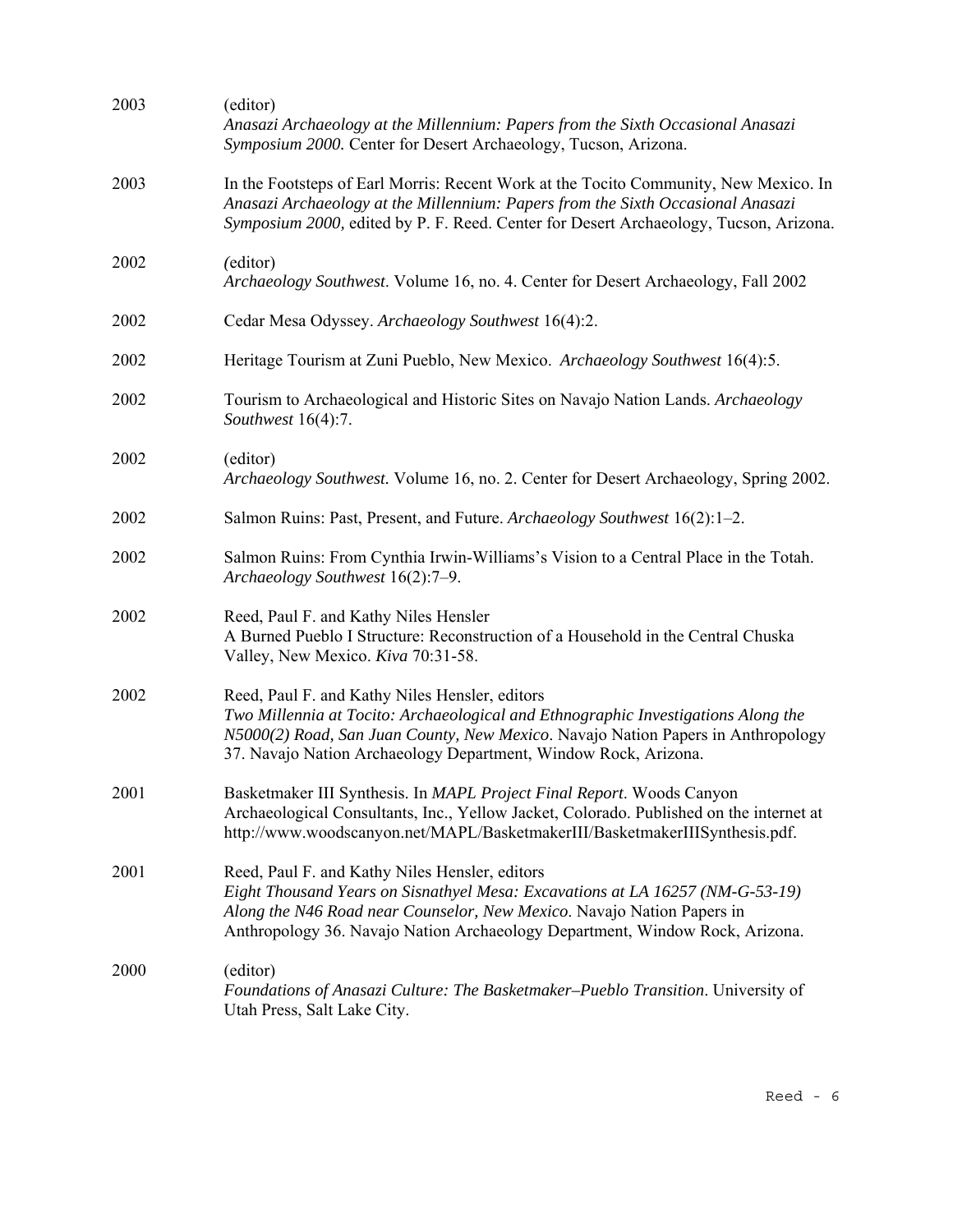| 2000 | Fundamental Issues in Basketmaker Archaeology. In Foundations of Anasazi Culture:<br>The Basketmaker-Pueblo Transition, edited by P. F. Reed. University of Utah Press, Salt<br>Lake City.                                                                                                                                                                                                                                                    |
|------|-----------------------------------------------------------------------------------------------------------------------------------------------------------------------------------------------------------------------------------------------------------------------------------------------------------------------------------------------------------------------------------------------------------------------------------------------|
| 2000 | Reed, Paul F. Reed and Scott Wilcox<br>Distinctive and Intensive: The Basketmaker III–Early Pueblo I Occupation of Cove–<br>Redrock Valley, northeastern Arizona. In Foundations of Anasazi Culture: The<br>Basketmaker–Pueblo Transition, edited by P. F. Reed. University of Utah Press, Salt<br>Lake City.                                                                                                                                 |
| 2000 | Reed, Paul F. Reed, Timothy G. Baugh, and Lori Stephens Reed<br>Melding Archaeology and Ethnohistory into a Contemporary View of the Early Navajo.<br>In The Entangled Past: Integrating History and Archaeology, edited by M. Boyd, J.C<br>Erwin, and M. Hendrickson, pp. 65–77. Proceedings of the 30th Annual Chacmool<br>Conference, University of Calgary, Alberta. Archaeological Association of the University<br>of Calgary, Alberta. |
| 1999 | Hensler, Kathy Niles, Paul F. Reed, Scott Wilcox, Joell Goff, and John Torres<br>A Pueblo I Household on the Chuska Slope: Data Recovery at Site NM-H-47-102, along<br>Navajo Route 5010(1) near Toadlena, New Mexico. Navajo Nation Papers in<br>Anthropology 35. Navajo Nation Archaeology Department, Window Rock, Arizona.                                                                                                                |
| 1999 | Reed, Paul F. and Kathy Niles Hensler, editors<br>Anasazi Community Development in Redrock Valley: Archaeological Excavations along<br>the N33 Road in Apache County, Arizona. Navajo Nation Papers in Anthropology 33.<br>Navajo Nation Archaeology Department, Window Rock, Arizona.                                                                                                                                                        |
| 1999 | Benally, Karen and Paul F. Reed<br>The Landscape of a Life: Life History and the Archaeological Record. In Diné Baa Hané<br>Bi Naaltsoos: Collected Papers from the Seventh through Tenth Navajo Studies<br>Conferences, edited by J. Piper, pp. 69-83. Navajo Nation Historic Preservation<br>Department, Window Rock, Arizona.                                                                                                              |
| 1999 | Hensler, Kathy Niles, Paul F. Reed, and Lily Nelson<br>Archaeological Testing at 14 Sites Along the Proposed N19 Road Fence Line from US<br>Highway 666 to Toadlena in San Juan County, New Mexico for the Bureau of Indian<br>Affairs, Navajo Area Office, Branch of Roads, and a Research Design for Phase III Data<br>Recovery Excavations. NNAD Report 98-096-testing. Navajo Nation Archaeology<br>Department, Window Rock, Arizona.     |
| 1996 | Reed, Paul F. Reed and Lori Stephens Reed<br>Reexamining Gobernador Polychrome: Toward a New Understanding of the Early<br>Navajo Chronological Sequence in Northwestern New Mexico. In The Archaeology of<br><i>Navajo Origins, edited by R.H. Towner, pp. 83-108. University of Utah Press, Salt Lake</i><br>City.                                                                                                                          |
| 1996 | Wharton, Jeffrey T., Doug D. Dykeman, and Paul F. Reed<br>Small Site Archaeology in the Upper San Juan Basin: Investigations at Archaic, Anasazi,<br>and Navajo Sites in northwestern New Mexico. Navajo Nation Papers in Anthropology<br>32. Navajo Nation Archaeology Department, Window Rock, Arizona.                                                                                                                                     |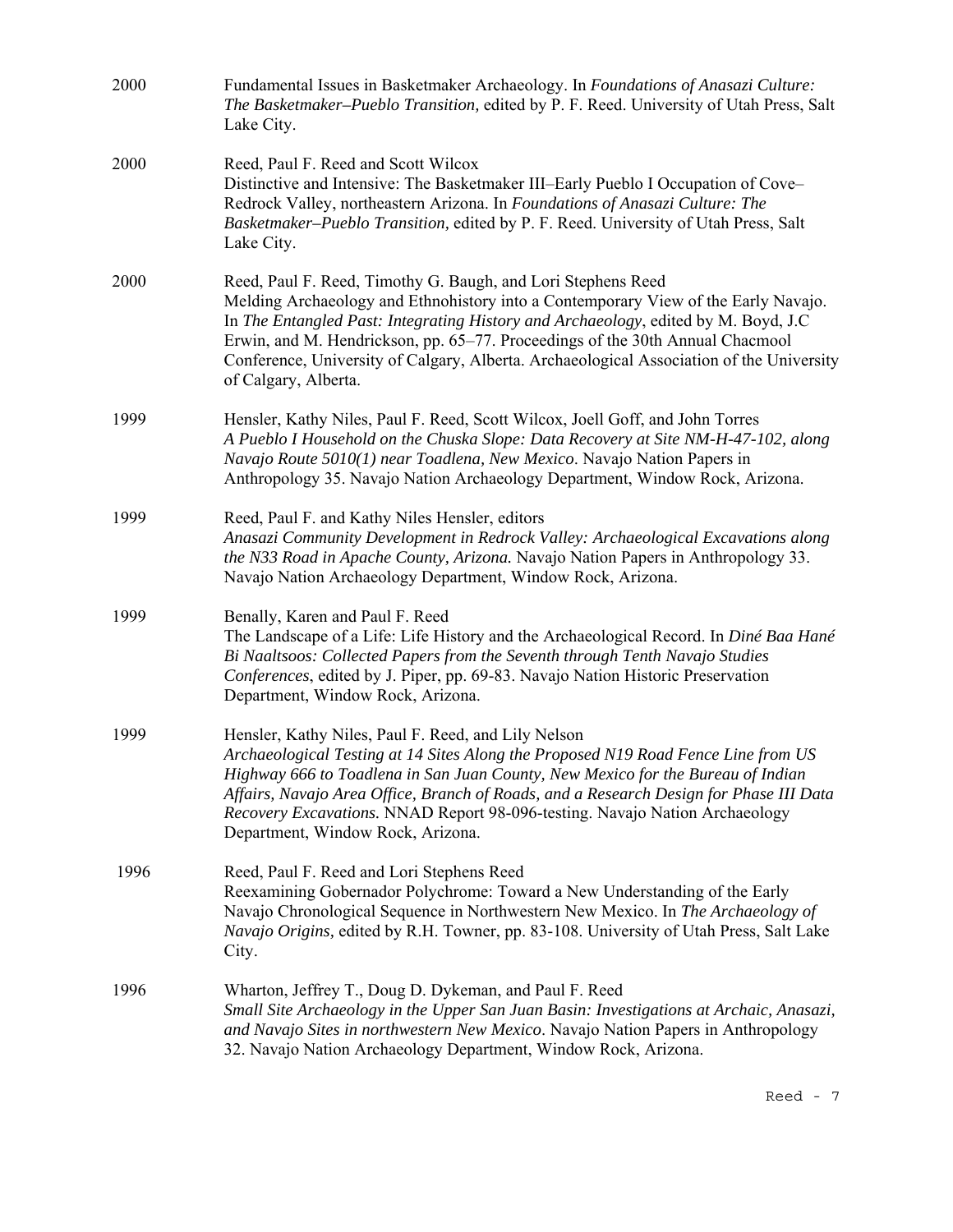| 1992                | Reed, Lori Stephens and Paul F. Reed, editors<br>Cultural Diversity and Adaptation: The Archaic, Anasazi, and Navajo Occupation of the<br>Upper San Juan Basin. Cultural Resource Series 9. Bureau of Land Management, New<br>Mexico State Office, Santa Fe.                                                                                                                                                         |
|---------------------|----------------------------------------------------------------------------------------------------------------------------------------------------------------------------------------------------------------------------------------------------------------------------------------------------------------------------------------------------------------------------------------------------------------------|
| 1992                | Reed, Lori Stephens and Paul F. Reed<br>The Protohistoric Navajo: Implications of Interaction and Exchange with the Eastern and<br>Western Pueblos. In Cultural Diversity and Adaptation: The Archaic, Anasazi, and<br>Navajo Occupation of the Upper San Juan Basin, edited by L.S. Reed and P.F. Reed, pp.<br>91-104. Cultural Resource Series 9. Bureau of Land Management, New Mexico State<br>Office, Santa Fe. |
| 1992                | Upland Adaptations in Lower Glen Canyon during the Late Archaic and Pueblo Periods:<br>Archaeological Data Recovery at 20 Sites along the Antelope Point Road (N22B) near<br>Page, Arizona. Navajo Nation Papers in Anthropology 28. Navajo Nation Archaeology<br>Department, Window Rock, Arizona.                                                                                                                  |
| 1990                | A Spatial Analysis of the Northern Rio Grande Region, New Mexico:<br>Implications for Sociopolitical and Economic Development from A.D. 1325-1540. In<br>Economy and Polity in Late Rio Grande Prehistory, edited by S. Upham and B. Staley,<br>pp. 1-89. Occasional Paper 16. The University Museum, New Mexico State University,<br>Las Cruces.                                                                    |
| 1990                | Archaeological Mitigation at Two Structures at Site UT-C-55-39 near<br>Montezuma Creek, San Juan County, Utah. NNAD Report 89-256--Addendum 1. Navajo<br>Nation Archaeology Department, Window Rock, Arizona.                                                                                                                                                                                                        |
| 1989                | Upham, Steadman and Paul F. Reed<br>Inferring the Structure of Anasazi Warfare. In Cultures in Conflict, edited by D.C.<br>Tkaczuk and B.C. Vivian, pp. 153-162. Proceedings of the 12th Annual Chacmool<br>Conference, University of Calgary, Alberta, Canada. Archaeological Association of the<br>University of Calgary, Alberta.                                                                                 |
| 1987                | Reinterpreting Jornada Mogollon Prehistory. North American Archaeologist 8:193-208.                                                                                                                                                                                                                                                                                                                                  |
| 1986                | Stephens, Lori, Paul F. Reed, David L. Carmichael, and Howard Higgins<br>Treatment Program for Prehistoric and Historic Sites Found Along the Celeron/All-<br>American Pipeline ROW in Texas. Report 630. Cultural Resources Management<br>Division, New Mexico State University, Las Cruces.                                                                                                                        |
| <b>BOOK REVIEWS</b> |                                                                                                                                                                                                                                                                                                                                                                                                                      |
| 2012                | Review of Southwestern Pithouse Communities, AD 200-900 edited by Lisa Young and<br>Sarah A. Herr. Kiva 78(1): published online at http://www.az-arch-and-hist.org/book-                                                                                                                                                                                                                                             |

2012 Review *of Foragers and Farmers of the Northern Kayenta Region: Excavations along the Navajo Mountain Road* by Phil R. Geib. *Kiva* 77(4): published online at http://www.az-arch-and-hist.org/book-reviews.

reviews.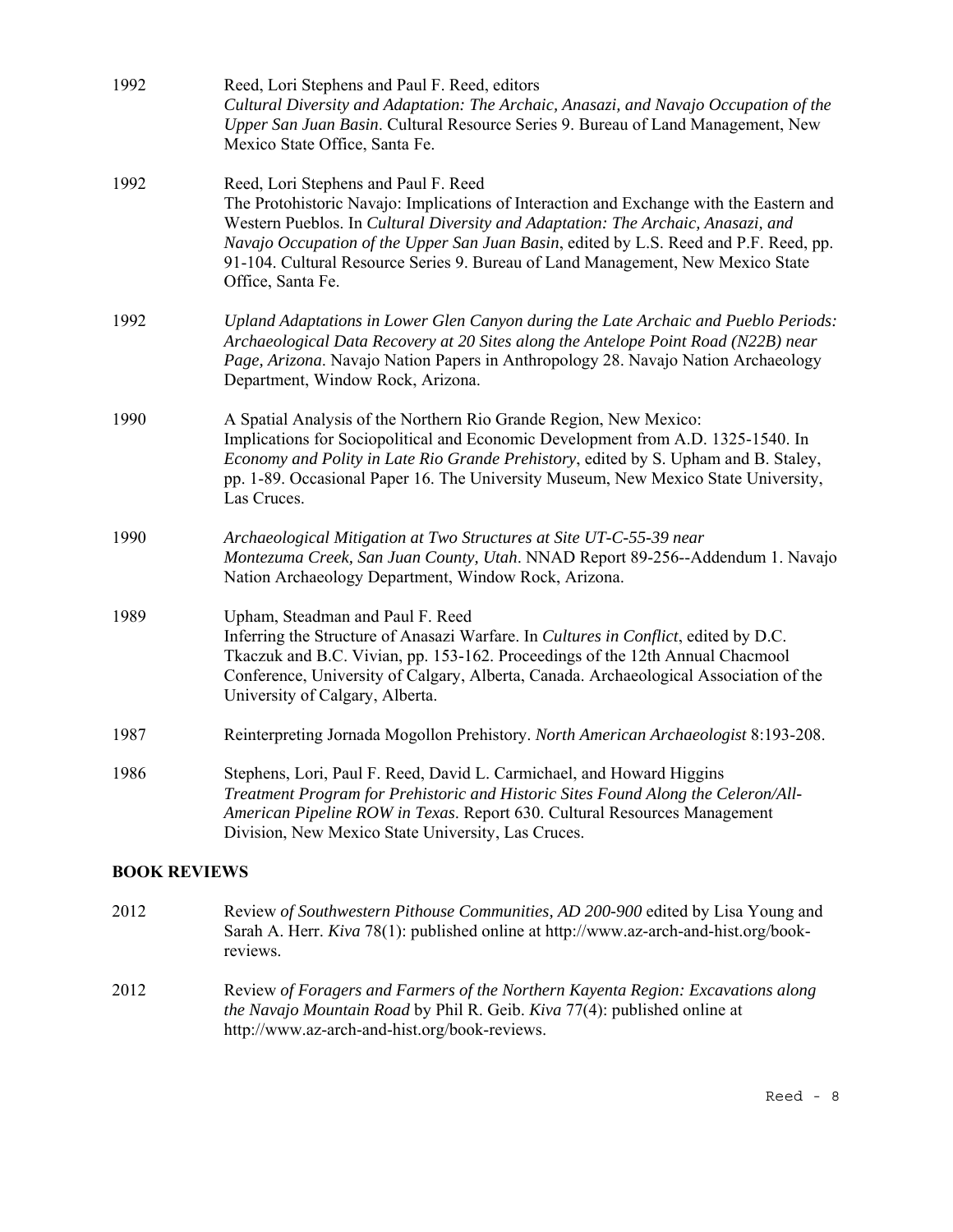| 2009 | Review of The Chaco Experience: Landscape and Ideology at the Center Place, by Ruth<br>M. Van Dyke. New Mexico Historical Review 84(3).   |
|------|-------------------------------------------------------------------------------------------------------------------------------------------|
| 2007 | Review of <i>The Archaeology of Chaco Canyon</i> , edited by Stephen H. Lekson. New<br>Mexico Historical Review 82(4):564:565.            |
| 2007 | Review of A Space Syntax Analysis of Arroyo Hondo Pueblo New, Mexico, by Jason S.<br>Shapiro. New Mexico Historical Review 82(3):408-410. |
| 2005 | Review of Ancient Puebloan Southwest, by John Kantner. Kiva 71:125-127.                                                                   |

## **DETAILED WORK HISTORY**

| August 2001-present     | Preservation Archaeologist and Principal Investigator, Chaco Scholar at<br>Salmon Ruins, Archaeology Southwest (formerly Center for Desert<br>Archaeology, Tucson, Arizona. Work involves revisiting the Salmon<br>Project from the 1970s. Goals included undertaking a new synthesis for<br>the project and publication of new and original volumes on Salmon<br>Pueblo. Management of computer data and artifact collections to produce<br>accessible records. Analysis of original and new Salmon and Middle San<br>Juan data. |
|-------------------------|-----------------------------------------------------------------------------------------------------------------------------------------------------------------------------------------------------------------------------------------------------------------------------------------------------------------------------------------------------------------------------------------------------------------------------------------------------------------------------------------------------------------------------------|
| May 1988-August<br>2001 | Project Director and Staff Archaeologist, Navajo Nation Archaeology<br>Department (NNAD), Farmington, New Mexico.                                                                                                                                                                                                                                                                                                                                                                                                                 |
|                         | <b>NNAD Excavation and Large Project Management:</b>                                                                                                                                                                                                                                                                                                                                                                                                                                                                              |
| Sept. 1996-             | Project director for N46(1) Road Project, Pueblo Pintado to Counselor,<br>Sandoval                                                                                                                                                                                                                                                                                                                                                                                                                                                |
| August 2001             | and San Juan counties, New Mexico for Bureau of Indian Affairs,<br>Navajo Area Office, Branch of Roads. Directed phased, multiyear project<br>including archaeological and ethnographic assessment, testing, data<br>recovery, analysis, and report production. Contract management of<br>\$400,000 budget.                                                                                                                                                                                                                       |
| August 1996-            | Project director for N5000(2) Road Project, Tocito to Two Grey Hills,<br>San Juan                                                                                                                                                                                                                                                                                                                                                                                                                                                 |
| August 2001             | County, New Mexico for Bureau of Indian Affairs, Navajo Area Office,<br>Branch of Roads. Directed phased, multiyear project including<br>archaeological and ethnographic assessment, testing, data recovery,<br>analysis, and report production. Managed multiyear contract with<br>combined budgets exceeding \$600,000.                                                                                                                                                                                                         |
| April 1998-             | Project director for N19 Road Project, between Newcomb and Toadlena,<br>San                                                                                                                                                                                                                                                                                                                                                                                                                                                       |
| <b>July 2000</b>        | Juan County, New Mexico for Bureau of Indian Affairs, Navajo Area<br>Office, Branch of Roads. Directed phased, multiyear project including<br>archaeological and ethnographic assessment, testing, limited analysis,<br>and report production. Managed multiyear contract with combined<br>budget of \$250,000.                                                                                                                                                                                                                   |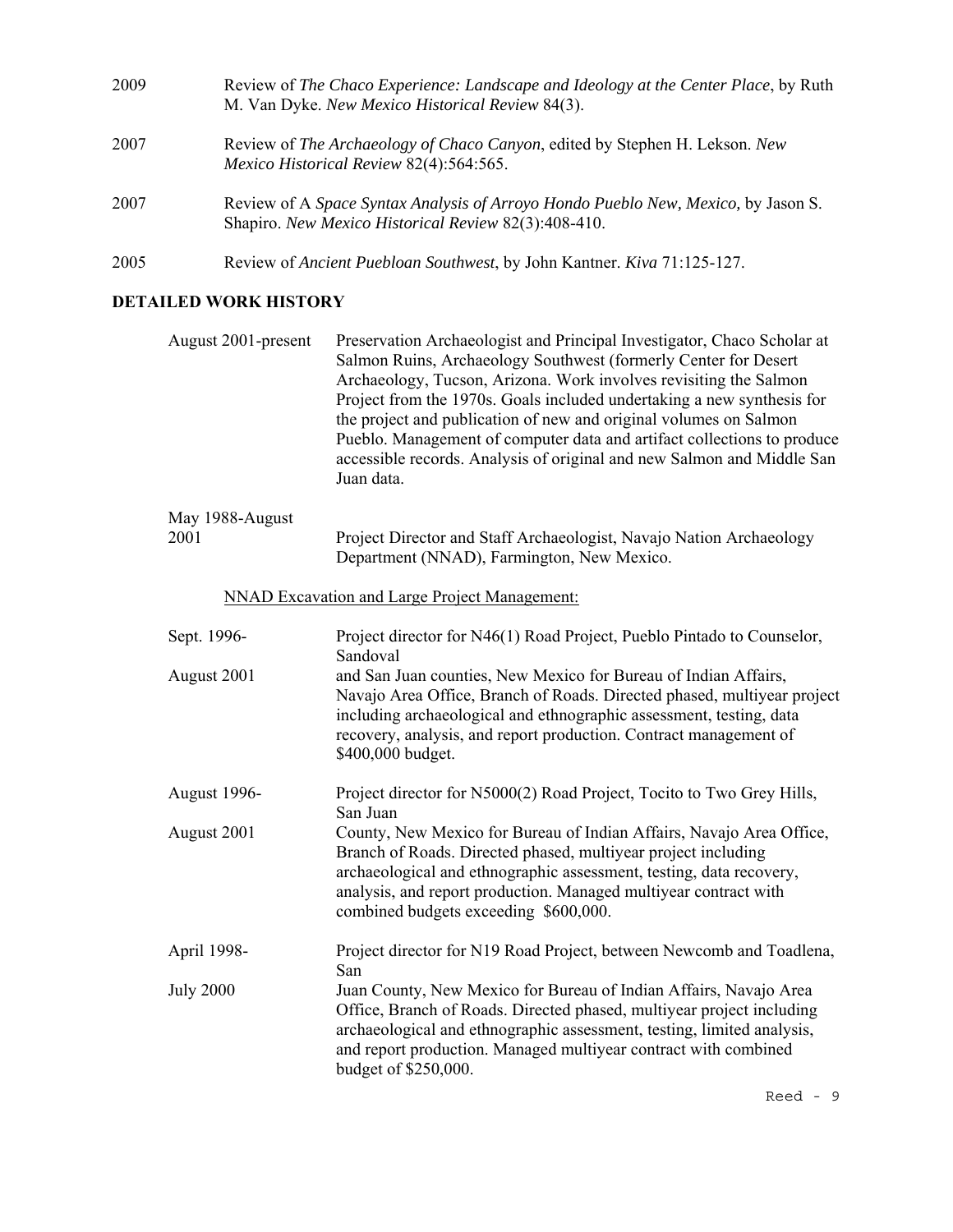| May 1997-July 1999         | Project director for N5010(1) Road Project, near Toadlena, San Juan<br>County, New Mexico for Bureau of Indian Affairs, Navajo Area Office,<br>Branch of Roads. Supervised excavations at a Pueblo I site (NM-H-47-<br>102), analysis, and report production. Contract management of \$45,000<br>budget.                                                                                                                                                                                                                                                     |
|----------------------------|--------------------------------------------------------------------------------------------------------------------------------------------------------------------------------------------------------------------------------------------------------------------------------------------------------------------------------------------------------------------------------------------------------------------------------------------------------------------------------------------------------------------------------------------------------------|
| May-August<br>1996         | Project director for NIIP Road N3002(4), San Juan County, New Mexico<br>for Bureau of Indian Affairs, Navajo Area Office, Branch of Roads.<br>Directed Phase I archaeological and ethnographic survey/reassessment.<br>Project terminated at end of Phase I due to chapter concerns. Contract<br>management of \$70,000 budget.                                                                                                                                                                                                                              |
| May 1993-<br>January 1999  | Project director for Cove–Red Valley Archaeological Project–N33<br>road, Apache County, Arizona for Bureau of Indian Affairs, Navajo Area<br>Office, Branch of Roads. Currently completing phased, multiyear project<br>including survey/reassessment, testing, data recovery, analysis,<br>production of popular video summary of project, and report production.<br>Overall supervision of numerous crews in field and laboratory—total<br>personnel exceeding 30 individuals. Managed multiyear contract with<br>combined budget exceeding \$2.1 million. |
| September-                 | Field director for excavation of three Anasazi, Archaic, and Navajo sites<br>in                                                                                                                                                                                                                                                                                                                                                                                                                                                                              |
| December 1992              | northwestern New Mexico in conjunction with the Fruitland Coal Gas<br>Project for Williams Field Services. Supervised crew of four to eight<br>people.                                                                                                                                                                                                                                                                                                                                                                                                       |
| November-<br>December 1990 | Project director for testing/excavation of 20 Archaic and Pueblo II-III<br>sites along the Antelope Point Road (Route N22B), near Page, Arizona<br>for Bureau of Indian Affairs, Navajo Area Office, Branch of Roads.<br>Supervised crew of five people. Contract management of \$70,000<br>budget.                                                                                                                                                                                                                                                          |
| November-<br>December 1989 | Project director for excavation of Anasazi pit house site in Aneth, Utah<br>for Mobil Oil Corporation. Supervised crew of three people.                                                                                                                                                                                                                                                                                                                                                                                                                      |

#### NNAD Survey Work (1988–1994):

Project director on numerous Indian Health Service water projects in the San Juan Basin, northwestern New Mexico, and northern Arizona, and southeastern Utah from 1988– 1993. Supervised crews of up to five people.

Crew chief on several large Chuska Energy Company seismic projects in southeastern Utah from 1989–1991. Supervised crews of up to seven people.

Crew chief on various other small projects (e.g., power lines, homesites, well pads, chapter development projects, pipelines, etc.) in northwestern New Mexico, southeastern Utah, and northern Arizona from 1988–1994.